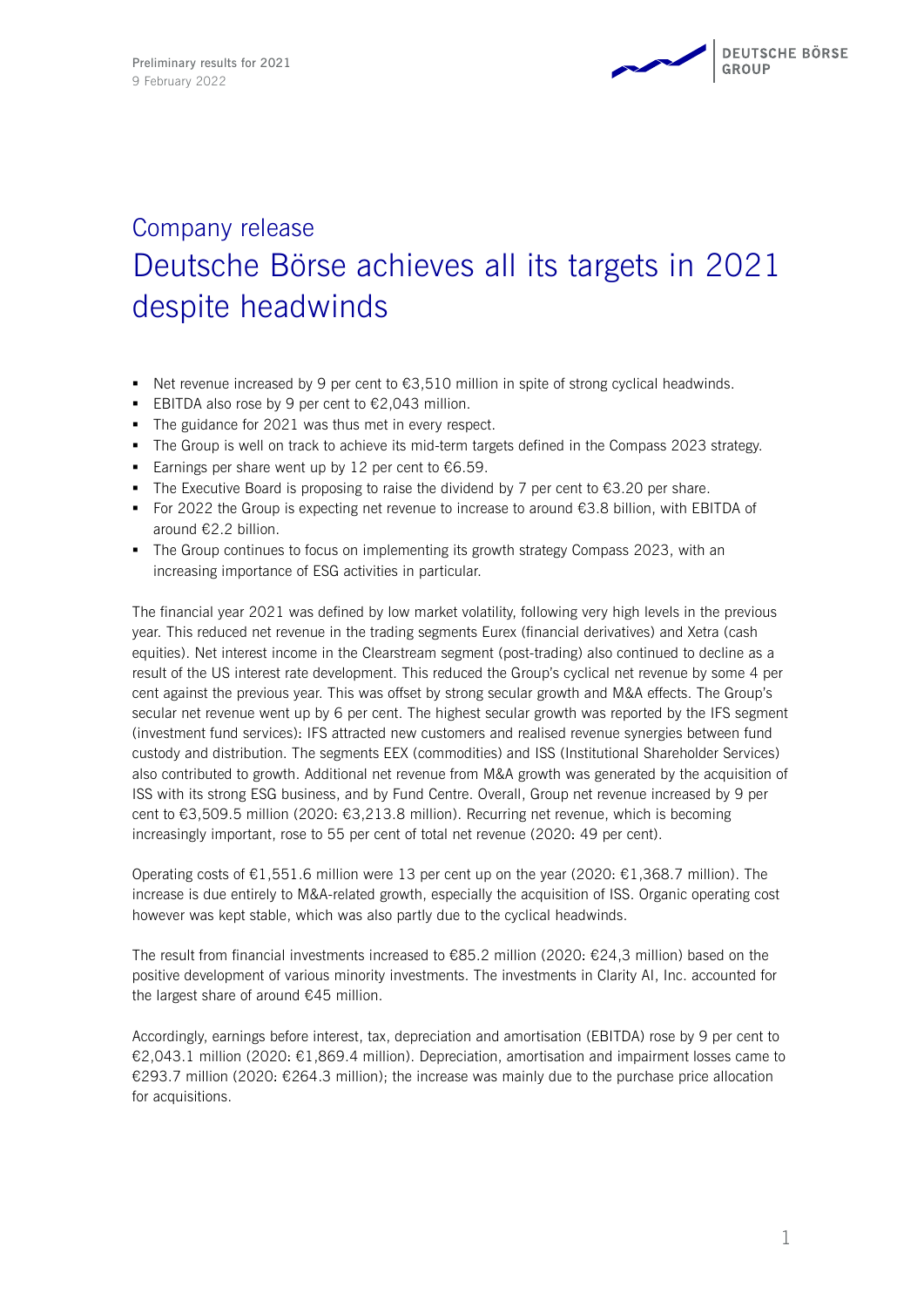The financial result improved to €−40.1 million (2020: €−76.9 million) and benefited from lower refinancing costs and the positive impact of adjusting the expected interest rate for potential tax backpayments. The previous year's financial result also included costs relating to the issuance of a hybrid bond.

In 2021 the net profit for the period attributable to shareholders of Deutsche Börse Group therefore came to  $\epsilon$ 1,209.7 million, an increase of 12 per cent on the previous year (2020:  $\epsilon$ 1,079.9 million). Basic earnings per share were  $\epsilon$ 6.59 (2020:  $\epsilon$ 5.89) for an average of 183.5 million shares. Earnings per share before purchase price allocations (Cash EPS) were €6.98 (2020: €6.07).

The Executive Board of Deutsche Börse AG is proposing a dividend of €3.20 for financial year 2021 (2020: €3.00). This represents an increase of 7 per cent and a distribution ratio of 49 per cent. The dividend still requires the formal approval of the Supervisory Board and shareholders of Deutsche Börse AG at the Annual General Meeting on 18 May 2022; the Supervisory Board has already expressed its support for the proposal.

For 2022 the Group is expecting net revenue to increase to around €3.8 billion, with EBITDA rising to around €2.2 billion. The net revenue growth guidance is based largely on expected secular growth and the additional contribution from M&A transactions completed in 2021.

Deutsche Börse made significant progress last year in implementing its growth strategy Compass 2023. Despite the challenges of the Covid-19 pandemic, the Group has increased its secular net revenue by an average of 6 per cent p.a. since 2019. In terms of M&A growth the Group even slightly exceeded its targets, with acquisitions such as Axioma, Fund Centre and ISS. This also resulted in a significant improvement of the Group's position in the fast-growing data and analytics business, with Deutsche Börse already being the world's third-largest provider of ESG information today. Furthermore, the Group added new asset classes to its offering, including digital assets and cryptocurrencies (e.g. Crypto Finance), and increased its investment in new technologies, e.g. with D7, a central register for electronic securities. The Group also continued to manage its investment portfolio actively, both in terms of disposals (e.g. Regis-TR) as well as with further minority investments by the Group's corporate venture capital arm.

The Group will pursue this strategy consistently in the next two years. Alongside further secular and M&A-related growth, the Company is also expecting cyclical tailwinds to pick up, particularly as a result of the anticipated interest rate turnaround in the US.

In order to reduce the complexity of its financial reporting and highlight the Group's growth areas more clearly, the reporting segments are to be modified from the first quarter of 2022; there will then be four segments rather than eight: "Data & Analytics" (including the Qontigo and ISS segments), "Trading & Clearing" (Eurex, EEX, Xetra and 360T), "Fund Services" (IFS) and "Securities Services" (Clearstream). The Group is also planning a new setup for Clearstream in order to develop "Fund Services" and "Securities Services" into largely independent entities. This better reflects the increasing differences in the service range, customer focus and regulatory environment, and is intended to increase strategic flexibility, e.g., for partnerships and M&A activities. With a greater focus on ESG, the Group will also support the market in its transition to a sustainable economy and further improve its own ESG footprint.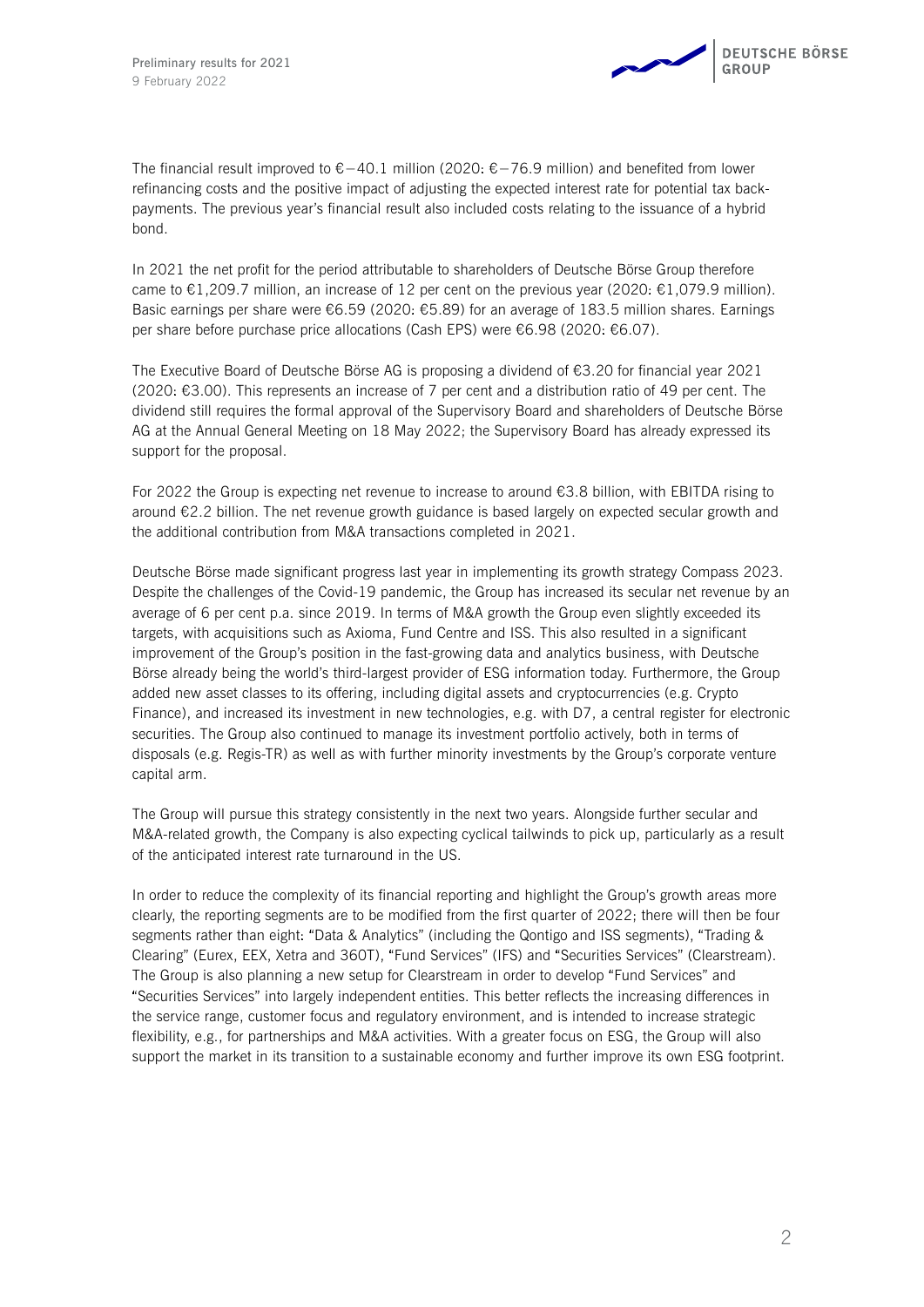

Commenting on last year's performance, Theodor Weimer, CEO of Deutsche Börse AG, said: "We have achieved our ambitious growth and earnings targets in full, despite significant cyclical headwinds from the markets. This was possible thanks to the now considerable diversification of our business and the dedication of our employees around the world. The growing share of recurring net revenue pleases me especially. We also responded rapidly to market developments in 2021 with a very effective and smooth cost management. All in all, this has brought us an important step further in our ambitious plans until 2023." Looking ahead to the next two years, Mr Weimer added: "We will continue to implement our Compass 2023 strategy consistently with a focus on secular growth and M&A."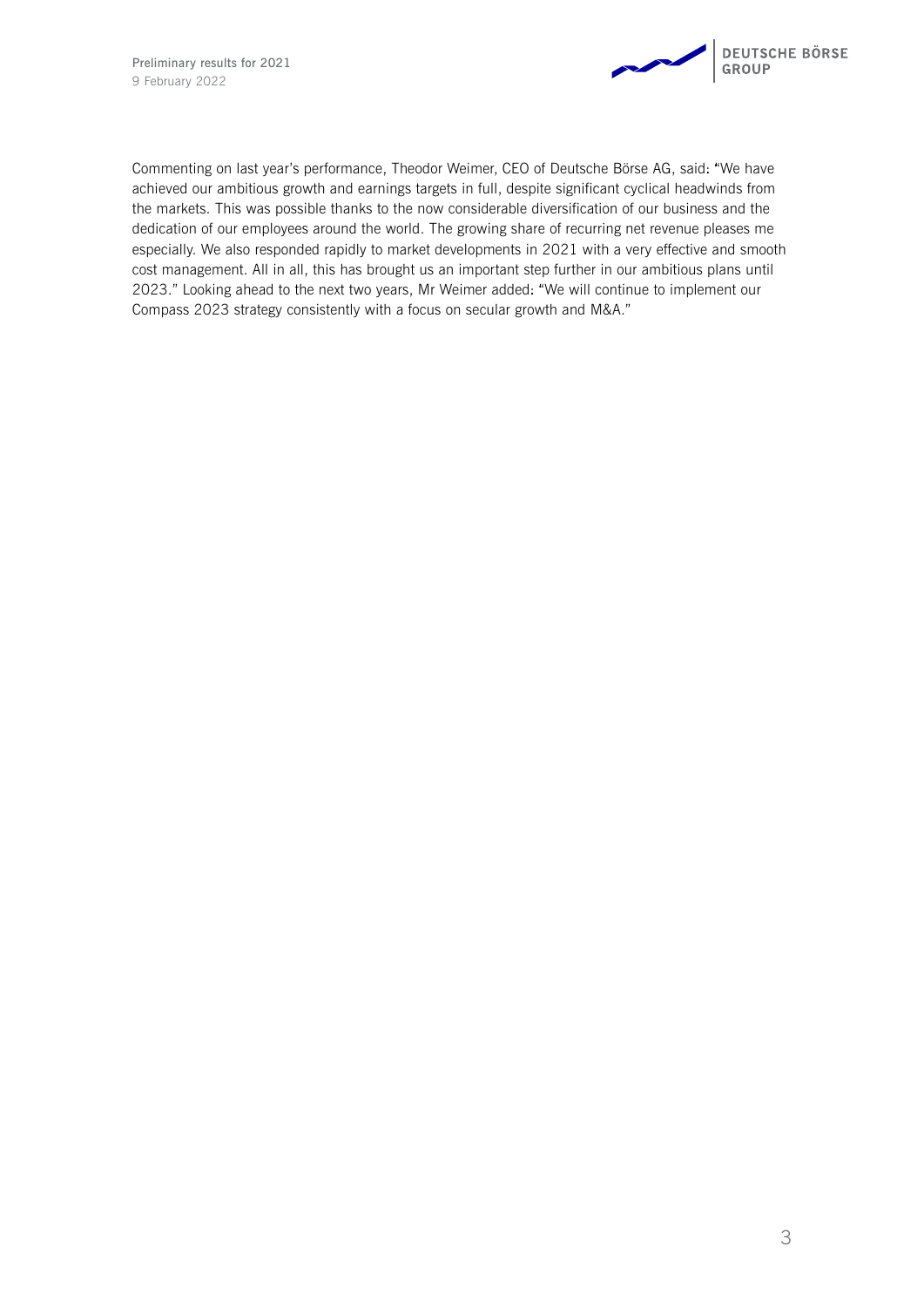

## Consolidated income statement

|                                                                             | Fourth quarter ended |             |              | Full year ended |             |              |
|-----------------------------------------------------------------------------|----------------------|-------------|--------------|-----------------|-------------|--------------|
|                                                                             | 31 Dec 2021          | 31 Dec 2020 | Change       | 31 Dec 2021     | 31 Dec 2020 | Change       |
|                                                                             | €m                   | €m          | $\%$         | €m              | €m          | $\%$         |
| Sales revenue                                                               | 1,125.0              | 948.8       | 19           | 4,218.8         | 3,519.3     | 20           |
| Treasury result from banking business                                       | 43.0                 | 36.3        | 18           | 142.7           | 196.6       | $-27$        |
| Other operating income                                                      | 10.2                 | 34.4        | $-70$        | 85.1            | 40.5        | 110          |
| Total revenue                                                               | 1,178.2              | 1,019.5     | 16           | 4,446.6         | 3,756.4     | 18           |
| Volume-related costs                                                        | $-243.4$             | $-205.5$    | 18           | $-937.1$        | $-542.6$    | 73           |
| Net revenue                                                                 | 934.8                | 814.0       | 15           | 3,509.5         | 3,213.8     | 9            |
| Staff costs                                                                 | $-267.2$             | $-212.0$    | 26           | $-1,002.1$      | $-822.9$    | 22           |
| Other operating expenses                                                    | $-178.9$             | $-175.8$    | $\mathbf{2}$ | $-549.5$        | $-545.8$    | $\mathbf{1}$ |
| Operating costs                                                             | $-446.1$             | $-387.8$    | 15           | $-1,551.6$      | $-1,368.7$  | 13           |
| Result from financial investments                                           | 15.7                 | 10.5        | 50           | 85.2            | 24.3        | 251          |
| Earnings before interest, tax,<br>depreciation and amortisation<br>(EBITDA) | 504.4                | 436.7       | 16           | 2,043.1         | 1,869.4     | 9            |
| Depreciation, amortisation and<br>impairment losses                         | $-88.2$              | $-76.9$     | 15           | $-293.7$        | $-264.3$    | 11           |
| Earnings before interest and tax (EBIT)                                     | 416.2                | 359.8       | 16           | 1,749.4         | 1,605.1     | 9            |
| Financial result                                                            | $-11.2$              | $-26.2$     | $-57$        | $-40.1$         | $-76.9$     | -48          |
| Earnings before tax (EBT)                                                   | 405.0                | 333.6       | 21           | 1,709.3         | 1,528.2     | 12           |
| Income tax expense and other tax                                            | $-105.3$             | $-91.3$     | 15           | $-444.4$        | $-403.1$    | 10           |
| Net profit for the period                                                   | 299.7                | 242.3       | 24           | 1,264.9         | 1,125.1     | 12           |
| thereof attributable to<br>Deutsche Börse AG shareholders                   | 281.2                | 228.9       | 23           | 1,209.7         | 1,079.9     | 12           |
| thereof attributable to<br>non-controlling interests                        | 18.5                 | 13.4        | 38           | 55.2            | 45.2        | 22           |
| Earnings per share (basic) $(\epsilon)$                                     | 1.53                 | 1.25        | 22           | 6.59            | 5.89        | 12           |
| Earnings per share before<br>purchase price allocations<br>(Cash EPS) (€)   | 1.64                 | 1.31        | 25           | 6.98            | 6.07        | 15           |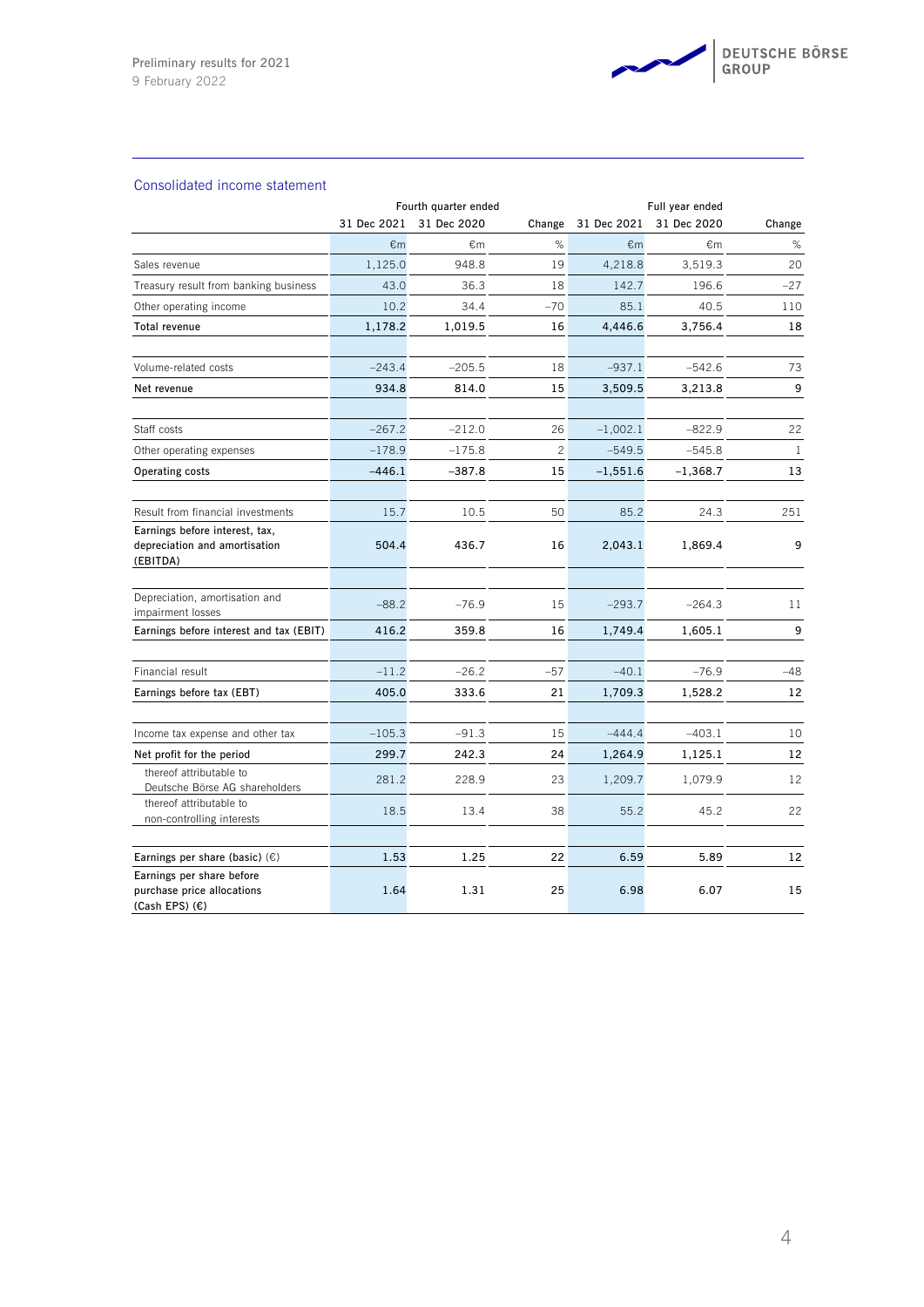

|                           | Fourth quarter ended |              |        | Full year ended |             |                |  |
|---------------------------|----------------------|--------------|--------|-----------------|-------------|----------------|--|
|                           | 31 Dec 2021          | 31 Dec 2020  | Change | 31 Dec 2021     | 31 Dec 2020 | Change         |  |
|                           | $\epsilon$ m         | $\epsilon$ m | %      | $\epsilon$ m    | €m          | %              |  |
| Net revenue               | 255.4                | 260.7        | $-2$   | 995.8           | 1,110.3     | $-10$          |  |
| Equity index derivatives  | 98.6                 | 116.8        | $-16$  | 389.9           | 540.5       | $-28$          |  |
| Interest rate derivatives | 56.3                 | 47.6         | 18     | 225.7           | 200.1       | 13             |  |
| Equity derivatives        | 14.2                 | 13.5         | 5      | 49.5            | 48.4        | $\overline{c}$ |  |
| OTC clearing              | 16.0                 | 14.7         | 9      | 57.1            | 54.9        | $\overline{4}$ |  |
| Margin fees               | 16.8                 | 18.9         | $-11$  | 68.0            | 85.4        | $-20$          |  |
| Eurex data                | 15.9                 | 14.7         | 8      | 63.0            | 59.8        | 5              |  |
| Other                     | 37.6                 | 34.5         | 9      | 142.6           | 121.2       | 18             |  |
| Operating costs           | $-114.8$             | $-109.8$     | 5      | $-387.7$        | $-373.1$    | $\overline{4}$ |  |
| EBITDA                    | 149.7                | 153.2        | $-2$   | 624.2           | 738.8       | $-16$          |  |

## Key indicators Eurex (financial derivatives) segment

## Key indicators EEX (commodities) segment

|                   | Fourth quarter ended |              |        | Full year ended |             |               |
|-------------------|----------------------|--------------|--------|-----------------|-------------|---------------|
|                   | 31 Dec 2021          | 31 Dec 2020  | Change | 31 Dec 2021     | 31 Dec 2020 | Change        |
|                   | $\epsilon$ m         | $\epsilon$ m | %      | $\epsilon$ m    | €m          | %             |
| Net revenue       | 107.7                | 83.0         | 30     | 341.5           | 302.2       | 13            |
| Power spot        | 19.8                 | 20.0         | $-1$   | 71.1            | 72.1        | $-1$          |
| Power derivatives | 36.6                 | 30.8         | 19     | 118.4           | 115.8       | $\mathcal{P}$ |
| Gas               | 16.2                 | 12.5         | 30     | 54.9            | 43.0        | 28            |
| Other             | 35.1                 | 19.7         | 78     | 97.1            | 71.3        | 36            |
| Operating costs   | $-48.4$              | $-49.0$      | $-1$   | $-178.7$        | $-174.3$    | 3             |
| EBITDA            | 59.0                 | 33.3         | 77     | 162.5           | 127.0       | 28            |

| $1.57$ $1.41$ $2.53$ $3.55$ $3.75$ $3.75$ $3.75$ $3.75$ $3.75$ $3.75$ $3.75$ |              |                      |        |                 |                         |        |  |
|------------------------------------------------------------------------------|--------------|----------------------|--------|-----------------|-------------------------|--------|--|
|                                                                              |              | Fourth quarter ended |        | Full year ended |                         |        |  |
|                                                                              | 31 Dec 2021  | 31 Dec 2020          | Change |                 | 31 Dec 2021 31 Dec 2020 | Change |  |
|                                                                              | $\epsilon$ m | €m                   | %      | $\epsilon$ m    | €m                      | %      |  |
| Net revenue                                                                  | 29.3         | 26.1                 | 12     | 107.8           | 101.5                   | -6     |  |
| Trading                                                                      | 23.3         | 20.4                 | 14     | 84.3            | 81.9                    | 3      |  |
| Other                                                                        | 6.0          | 5.7                  | 5      | 23.5            | 19.6                    | 20     |  |
| Operating costs                                                              | $-14.8$      | $-13.2$              | 12     | $-53.7$         | $-53.9$                 | $-0$   |  |
| EBITDA                                                                       | 14.5         | 12.9                 | 12     | 54.1            | 47.6                    | 14     |  |

### Key indicators 360T (foreign exchange) segment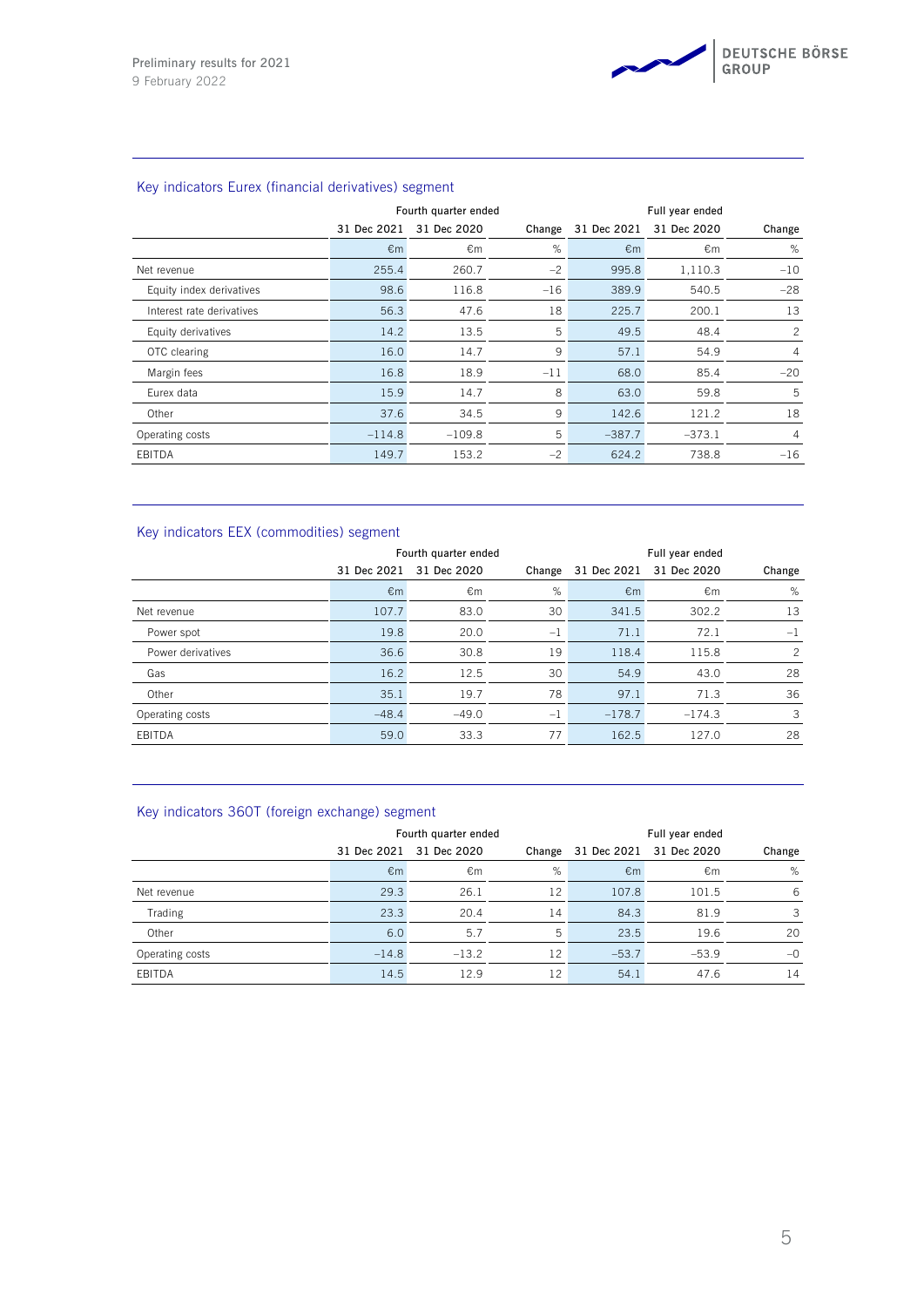

## Key indicators Xetra (cash equities) segment

|                      |              | Fourth quarter ended |        |              | Full year ended |                |  |
|----------------------|--------------|----------------------|--------|--------------|-----------------|----------------|--|
|                      | 31 Dec 2021  | 31 Dec 2020          | Change | 31 Dec 2021  | 31 Dec 2020     | Change         |  |
|                      | $\epsilon$ m | €m                   | %      | $\epsilon$ m | €m              | %              |  |
| Net revenue          | 92.1         | 110.4                | $-17$  | 364.0        | 391.7           | $-7$           |  |
| Trading and clearing | 47.1         | 45.8                 | 3      | 188.6        | 203.3           | $-7$           |  |
| Listing              | 6.9          | 6.2                  | 11     | 21.2         | 18.9            | 12             |  |
| Xetra data           | 25.1         | 47.3                 | $-47$  | 108.7        | 125.7           | $-14$          |  |
| Other                | 13.0         | 11.1                 | 17     | 45.5         | 43.8            | $\overline{4}$ |  |
| Operating costs      | $-44.8$      | $-49.4$              | $-9$   | $-150.6$     | $-158.8$        | $-5$           |  |
| EBITDA               | 54.4         | 71.1                 | $-23$  | 242.8        | 258.7           | $-6$           |  |

## Key indicators Clearstream (post-trading) segment

|                                              | Fourth quarter ended |              |         | Full year ended |             |               |  |
|----------------------------------------------|----------------------|--------------|---------|-----------------|-------------|---------------|--|
|                                              | 31 Dec 2021          | 31 Dec 2020  | Change  | 31 Dec 2021     | 31 Dec 2020 | Change        |  |
|                                              | $\epsilon$ m         | $\epsilon$ m | %       | $\epsilon$ m    | €m          | %             |  |
| Net revenue                                  | 205.8                | 187.7        | 10      | 835.4           | 827.2       |               |  |
| Custody                                      | 112.9                | 99.6         | 13      | 445.2           | 417.5       |               |  |
| Settlement                                   | 27.4                 | 27.3         | $\circ$ | 120.2           | 114.8       | 5             |  |
| Net interest income from banking<br>business | 13.8                 | 13.2         | 5       | 50.0            | 100.5       | $-50$         |  |
| Collateral management                        | 21.3                 | 18.7         | 14      | 80.9            | 76.9        | 5             |  |
| Third party services                         | 5.4                  | 5.0          | 8       | 23.8            | 23.8        | $-0$          |  |
| Other                                        | 25.0                 | 23.9         | 5       | 115.3           | 93.7        | 23            |  |
| Operating costs                              | $-102.2$             | $-108.5$     | $-6$    | $-376.3$        | $-367.3$    | $\mathcal{P}$ |  |
| EBITDA                                       | 104.4                | 78.3         | 33      | 459.6           | 458.0       | $\Omega$      |  |

## Key indicators IFS (investment fund services) segment

|                   |              | Fourth quarter ended |        | Full year ended |             |        |  |
|-------------------|--------------|----------------------|--------|-----------------|-------------|--------|--|
|                   | 31 Dec 2021  | 31 Dec 2020          | Change | 31 Dec 2021     | 31 Dec 2020 | Change |  |
|                   | $\epsilon$ m | €m                   | %      | $\epsilon$ m    | €m          | %      |  |
| Net revenue       | 92.1         | 71.9                 | 28     | 382.4           | 232.8       | 64     |  |
| Custody           | 29.8         | 24.1                 | 24     | 113.0           | 87.4        | 29     |  |
| Settlement        | 23.0         | 20.4                 | 13     | 90.2            | 72.0        | 25     |  |
| Fund distribution | 22.7         | 14.4                 | 58     | 77.6            | 14.4        | 439    |  |
| Other             | 16.6         | 13.0                 | 28     | 101.6           | 59.0        | 72     |  |
| Operating costs   | $-35.2$      | $-26.8$              | 31     | $-125.9$        | $-117.5$    |        |  |
| EBITDA            | 56.8         | 45.0                 | 26     | 255.9           | 115.2       | 122    |  |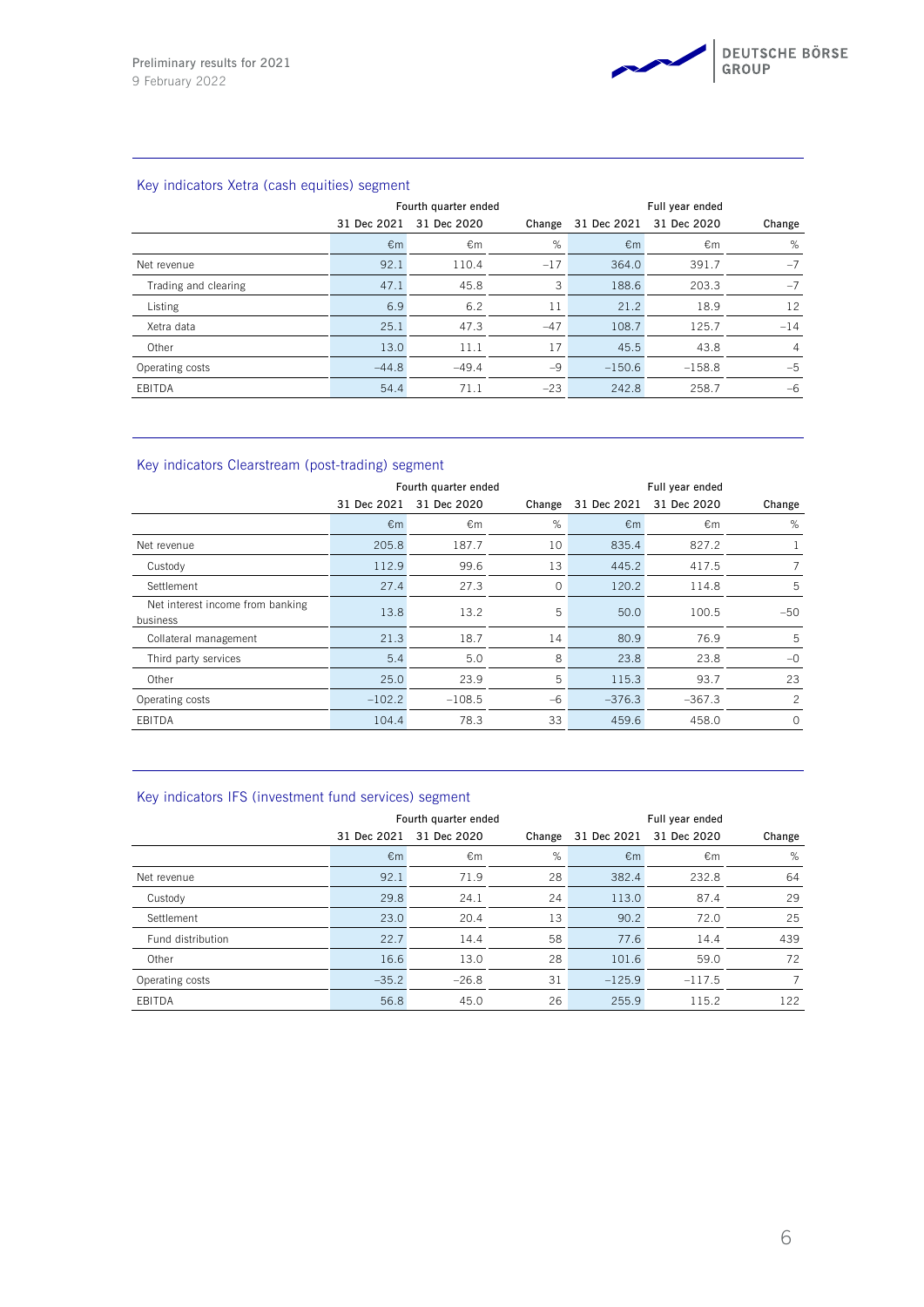## Key indicators Qontigo (index and analytics business) segment

|                   | Fourth quarter ended |              |        | Full year ended |             |                |
|-------------------|----------------------|--------------|--------|-----------------|-------------|----------------|
|                   | 31 Dec 2021          | 31 Dec 2020  | Change | 31 Dec 2021     | 31 Dec 2020 | Change         |
|                   | $\epsilon$ m         | $\epsilon$ m | %      | $\epsilon$ m    | €m          | %              |
| Net revenue       | 78.4                 | 74.2         | 6      | 258.7           | 248.1       | $\overline{4}$ |
| FTF licences      | 11.7                 | 10.3         | 14     | 41.3            | 34.7        | 19             |
| Exchange licences | 9.9                  | 8.5          | 16     | 33.9            | 34.7        | $-2$           |
| Other licences    | 29.4                 | 32.3         | $-9$   | 107.6           | 105.6       | $\mathcal{P}$  |
| Analytics         | 27.4                 | 23.1         | 19     | 75.9            | 73.1        | $\overline{4}$ |
| Operating costs   | $-36.3$              | $-31.1$      | 17     | $-123.3$        | $-123.8$    | $-0$           |
| EBITDA            | 43.7                 | 42.9         | 2      | 180.6           | 124.1       | 46             |

## Key indicators ISS (Institutional Shareholder Services) segment

|                 | Fourth quarter ended |                         |                          | Full year ended |                          |        |
|-----------------|----------------------|-------------------------|--------------------------|-----------------|--------------------------|--------|
|                 |                      | 31 Dec 2021 31 Dec 2020 | Change                   |                 | 31 Dec 2021 31 Dec 2020  | Change |
|                 | $\epsilon$ m         | €m                      | %                        | $\epsilon$ m    | €m                       | %      |
| Net revenue     | 74.0                 | $\sim$                  | $\sim$                   | 223.9           | $\sim$                   |        |
| ESG revenue     | 50.1                 |                         | ۰                        | 158.2           | $\sim$                   |        |
| Non-ESG revenue | 23.9                 | $\sim$                  | $\overline{\phantom{a}}$ | 65.7            | $\overline{\phantom{a}}$ |        |
| Operating costs | $-49.6$              | $\sim$                  | $\sim$                   | $-155.4$        | $\overline{\phantom{a}}$ |        |
| EBITDA          | 21.9                 | $\sim$                  | $\sim$                   | 63.4            | $\overline{\phantom{a}}$ |        |